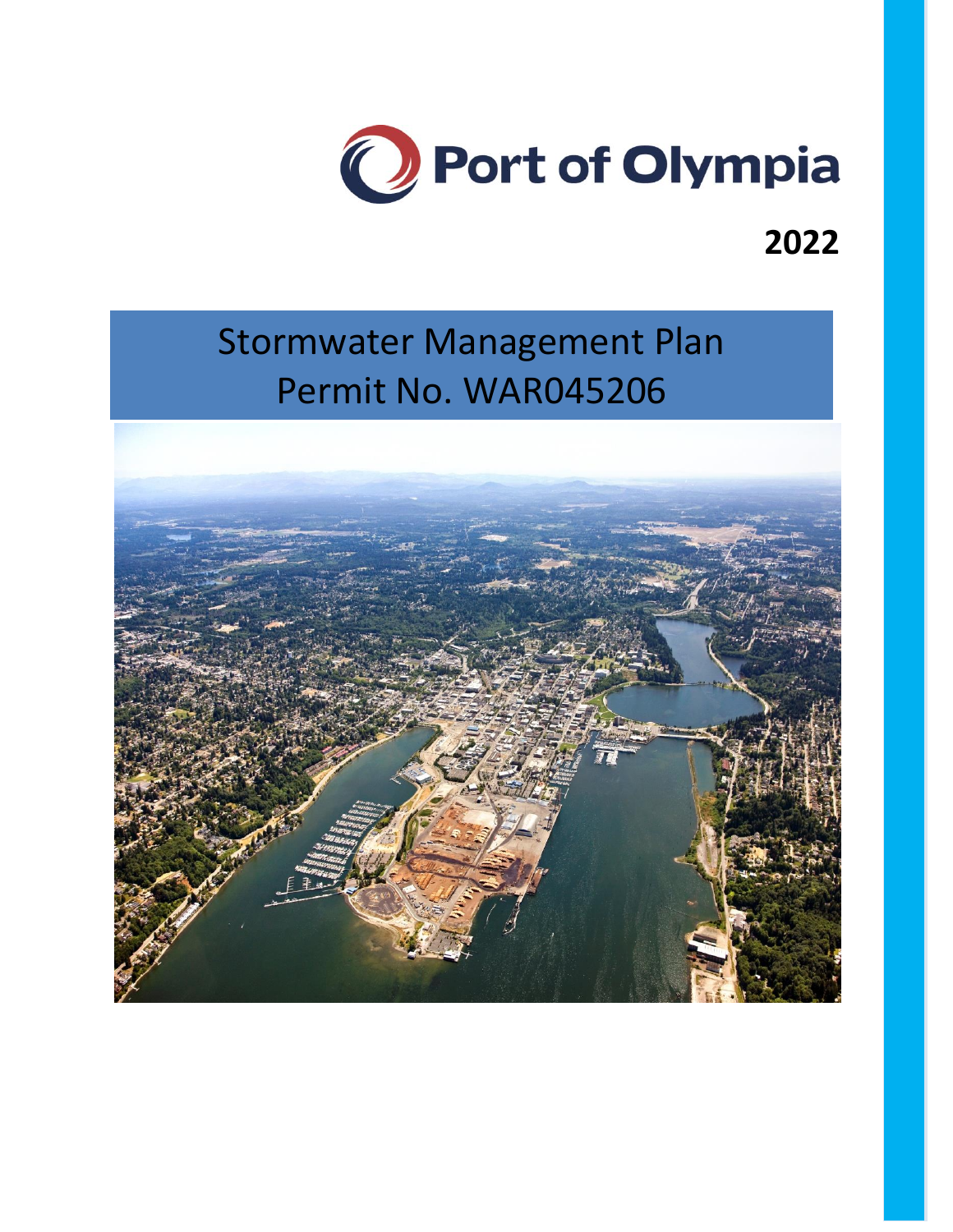## **Table of Contents**

| Post-Construction Stormwater Management for New Development and Redevelopment 6 |  |
|---------------------------------------------------------------------------------|--|
|                                                                                 |  |

<span id="page-1-0"></span><u>2020</u>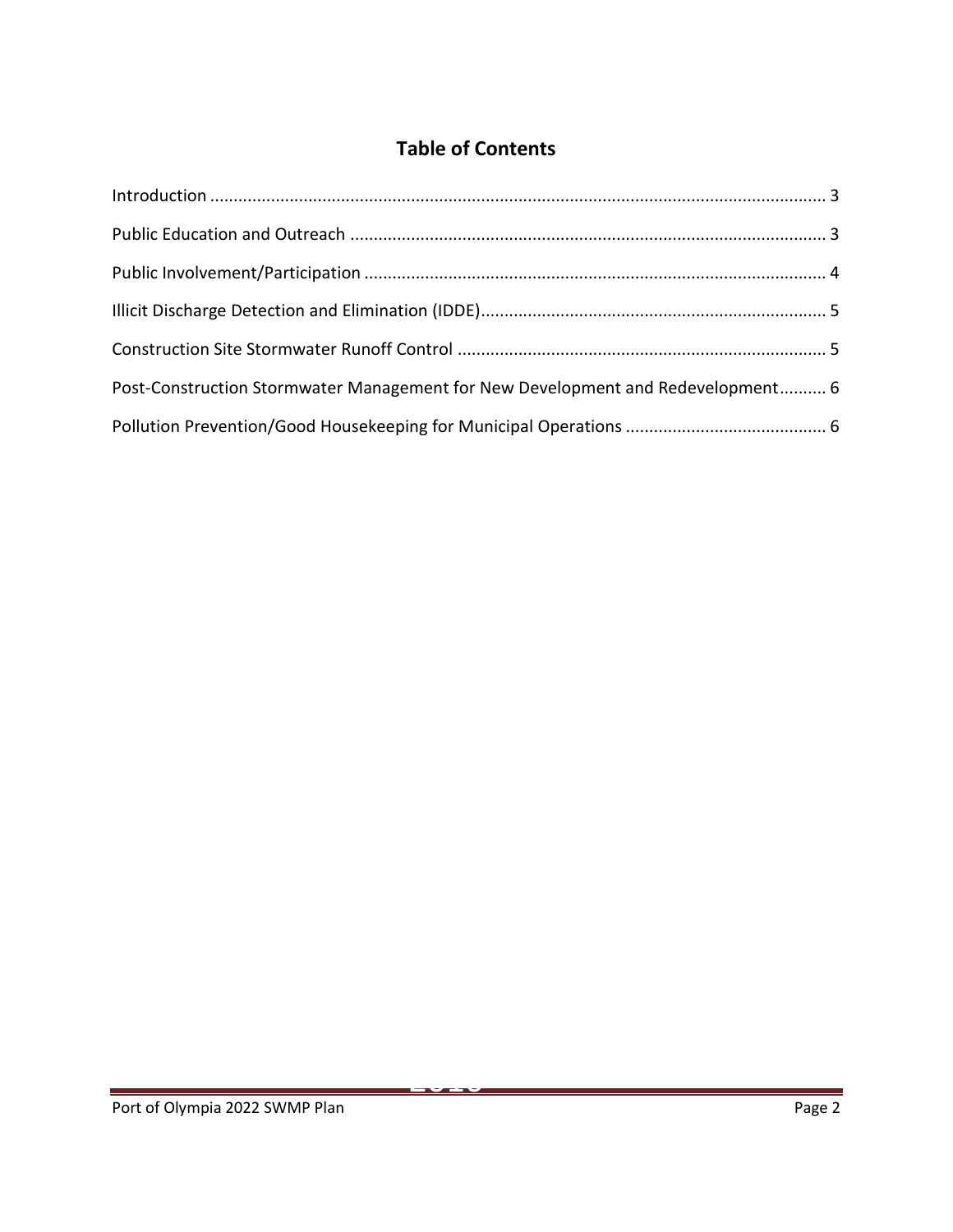## **Port of Olympia 2022 SWMP Plan**

### **Introduction**

This document is the Port of Olympia's (Port) written Phase II Stormwater Management Program plan (SWMP). The purpose of this plan is to satisfy the required program components of the *Western Washington Phase II Municipal Stormwater Permit* (Permit No. WAR045206).

As a Secondary Permitee under the Phase II permit, the Port of Olympia is responsible for complying with applicable terms of the Phase II Permit for the municipal separate storm sewers (MS4) it owns or operates. The purpose of the SWMP is to reduce the discharge of pollutants from the Port's stormwater system to the maximum extent practicable thereby protecting water quality.

The Port's Stormwater Management plan is managed by the Port's Environmental Department. Implementation of the program's components is conducted in coordination with staff in the Port's Marine Terminal, Real Property, Olympia Regional Airport, and Swantown Marina and Boatworks.

This plan describes the Port's efforts to satisfy each of the program components required under section S6.D of the current MS4 Permit. The six program components are:

- 1) Public Education and Outreach
- 2) Public Involvement/Participation
- 3) Illicit Discharge Detection and Elimination (IDDE)
- 4) Construction Site Stormwater Runoff Control
- 5) Post-Construction Stormwater Management for New Development and Redevelopment
- 6) Pollution Prevention/Good Housekeeping for Municipal Operations

#### <span id="page-2-0"></span>**Public Education and Outreach**

The Port of Olympia's stormwater education and outreach program focuses on changing and eliminating behaviors and practices that could contribute to stormwater pollution. The Port will provide a variety of educational materials to Port property tenants and at local events. The target audiences include Port staff, tenant businesses, contractors, and the general public.

#### Completed Program Elements

The Port has taken the following actions to address general awareness of stormwater issues:

 Hired a full-time Environmental Project Manager to focus on stormwater management program administration, educating Port staff, tenants, contractors, and the general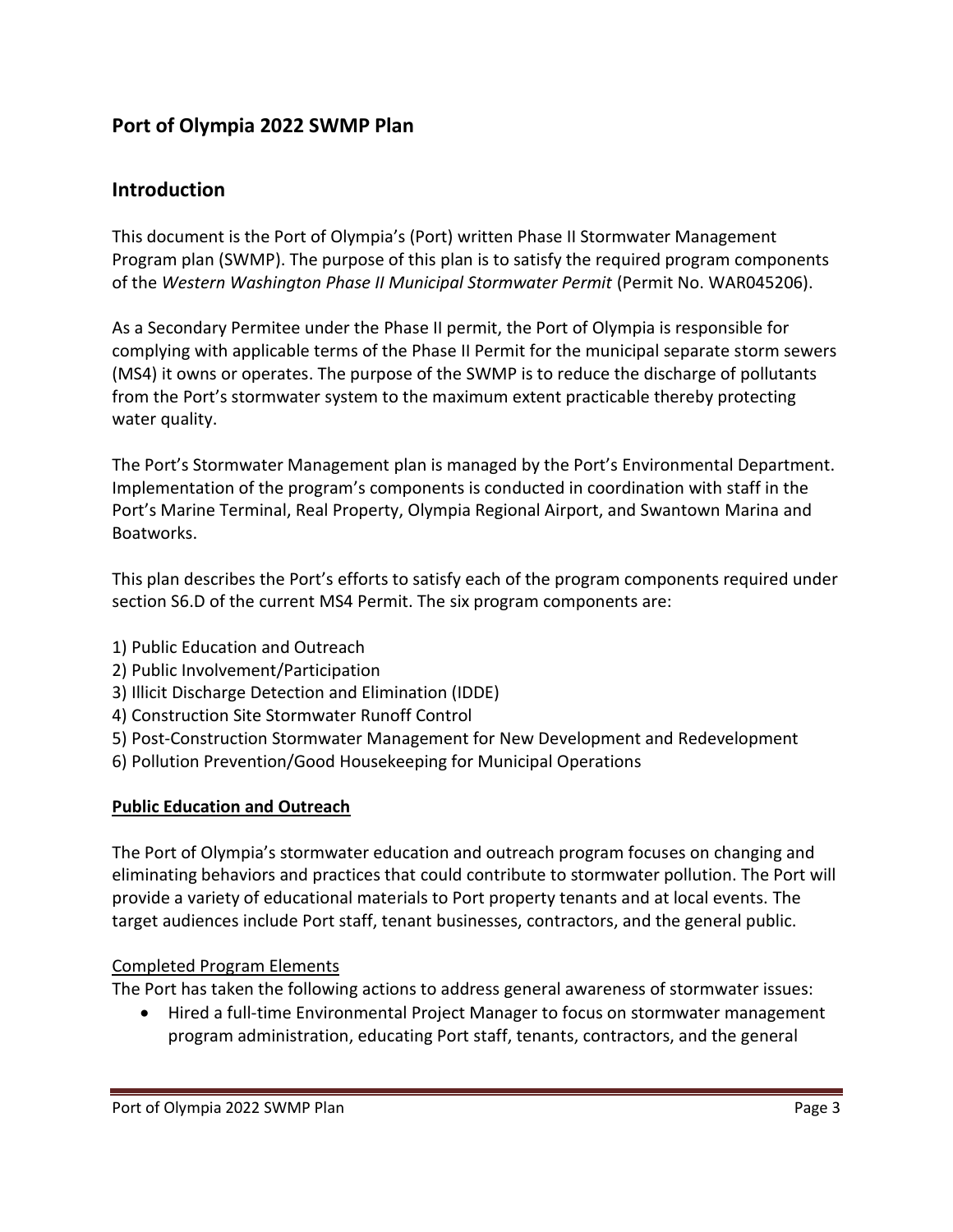public about stormwater issues and to ensure compliance with all federal, state and local stormwater regulations.

- Distributed educational material to Port staff, tenants, contractors, and the general public on the effects of stormwater pollution, ways to prevent it, and the Port's illicit discharge detection and elimination policy.
- All storm drain inlets operated and maintained under this permit are labeled with the message "Dump No Waste" along with the point of discharge. Due to weather, wear, and natural conditions the drains are inspected and relabeled as necessary to sustain and maintain compliance.
- As part of the maintenance for these storm drains and as required by this permit, any storm drains where the label has faded, is removed, or is unreadable will be relabeled within 60 days of discovery.
- The Port distributed stormwater education and outreach by contributing to the outreach activities at fairs, organization meetings and events, LOTT, the Olympia Farmer's Market, other community events, and during tenant audits.
- The Port wrote letters to current tenants for the purposes of educating them on the stormwater regulations and the impacts wastewater/potable water has on the environment/critters.
- All new tenants are provided with information on the potential impact of stormwater discharges on receiving waters and the steps that can be taken to reduce pollutants in stormwater runoff, including information regarding compliance with applicable surface water regulations.
- Continue collaboration with other municipalities to identify effective program elements.
- Work with Real Property staff to educate tenants on the stormwater responsibilities of Port tenants.

## Upcoming Program Elements

- The Port will continue to participate in stormwater education and outreach by contributing to the outreach activities when possible (due to Covid pandemic).
- Produce additional outreach materials to include the effects of stormwater pollution, ways to prevent it, and the Port's illicit discharge detection and elimination.
- Continue collaboration with other municipalities to identify effective program elements.
- Ongoing work with Real Property staff to educate tenants on the stormwater responsibilities of Port tenants.

## <span id="page-3-0"></span>**Public Involvement/Participation**

## Completed Program Elements

- Notice of Intent was submitted 180 days prior to the expiration of the current permit.
- Duty to reapply application was submitted and accepted by Dept of Ecology for the new permit cycle.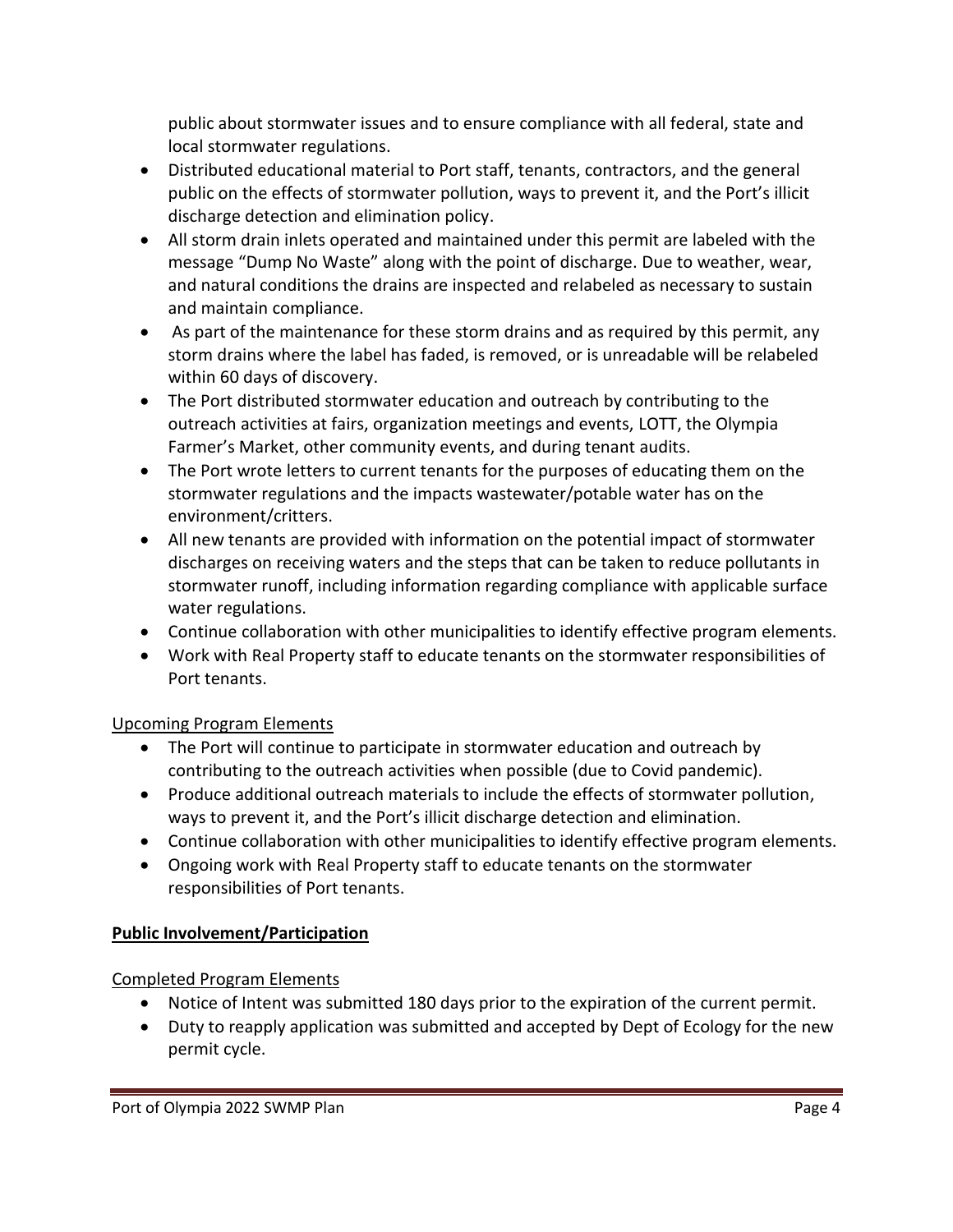#### Upcoming Program Elements

• Updated SWMP plan and annual reports will be posted by May  $31^{st}$  annually to the Port's website [www.portolympia.com](http://www.portolympia.com/)

#### <span id="page-4-0"></span>**Illicit Discharge Detection and Elimination (IDDE)**

The Port will detect, remove, and prevent illicit connections and illicit discharges, including spills, into the municipal separate storm sewers owned or operated by the Port. Pursuant to the Special Condition S6.D.3 in the MS4 Permit, the Port prohibits any illicit connections and discharges, or illegal dumping to the Port-owned stormwater sewer system.

#### Completed Program Elements

 All Port owned pipes and outfalls have been mapped and identified by dimension, flow direction, and receiving water body. The Port conducts field inspections of the stormwater features and outfalls on the Port peninsula, Lacey properties, Tumwater properties, and the Airport on an annual basis. The field inspections consist of visually inspecting each of the area's outfalls and catch basins for illicit discharges. No illicit discharges have been observed.

#### Upcoming Program Elements

- The Port will continue to monitor the catch basins and outfalls for illicit discharges. Annual stormwater structure cleanings continue to be common practice.
- Update map to include East Bay redevelopment construction of new stormwater system once it is completed.
- A letter was written and will be distributed to Port tenants that describes the permit requirements and the Port's policy regarding illicit discharges.
- Port staff member will complete IDDE training as a refresher

#### <span id="page-4-1"></span>**Construction Site Stormwater Runoff Control**

The current compliance activities associated with the Construction Stormwater Permit requirements include:

- Notices of Intent for compliance with Ecology's Construction NPDES Permit are submitted when required for all applicable Port construction projects.
- Records of all construction stormwater activities and inspections are kept by the contractor per the permit requirements as they are the permittee.
- The Port works with other local jurisdictions to ensure their ordinances are followed on all Port projects.
- Port staff coordinates with the City of Olympia, City of Lacey, and the City of Tumwater regarding stormwater regulations and how they apply to new and redevelopment on Port property.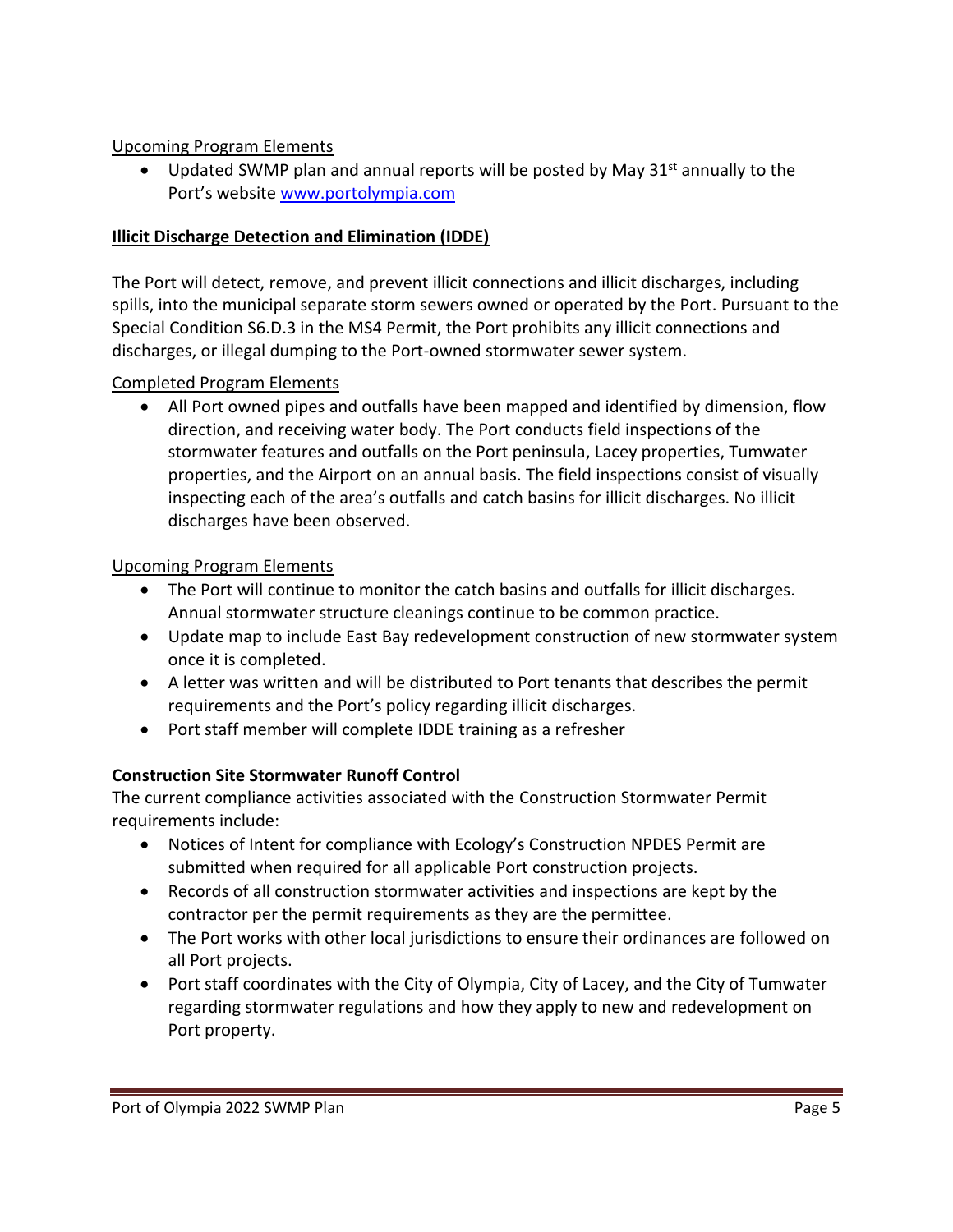- Port staff is currently certified as a Certified Erosion and Sediment Control Lead (CESCL).
- Port hired a project manager to conduct inspections at construction sites

#### Upcoming Program Elements

- The Port will continue to comply with all city and state requirements in future construction activities.
- A pre-inspection of the area will be conducted to document the condition of the site prior to contracted work start date, when possible.
- Port staff will or a contractor hired by the Port will, on a regular basis, observe and document findings at the job site to verify no runoff is occurring. All BMPs will be observed to avoid pollution from entering the storm system.
- Update CESCL certification as necessary to keep current.

#### <span id="page-5-0"></span>**Post-Construction Stormwater Management for New Development and Redevelopment**

#### Current Program Elements

- Coordination with local jurisdictions to ensure compliance with relevant ordinances, rules, and regulations.
- Compliance with appropriate technical requirements for new and redevelopment.
- Coordination with local jurisdictions regarding interconnected stormwater sewer systems.
- Coordination and training between programs within the Port to ensure that appropriate stormwater treatment applications are designed and installed.

#### Upcoming Program Elements

- Continued coordination between programs within the Port to ensure that appropriate stormwater treatment applications are designed and installed, then operated and maintained properly.
- Continued research on appropriate and feasible Low Impact Development techniques.

#### <span id="page-5-1"></span>**Pollution Prevention/Good Housekeeping for Municipal Operations**

The goal of this program is to ensure that Port operations are conducted in such a way as to prevent pollutants from entering the surrounding surface water bodies. The intent of training Port personnel and the implementation of the Port's Phase II Stormwater Management Program Operation and Maintenance Manual is to ensure that all activities conducted by the Port are performed with the conscious intent of preventing the release of stormwater pollutants.